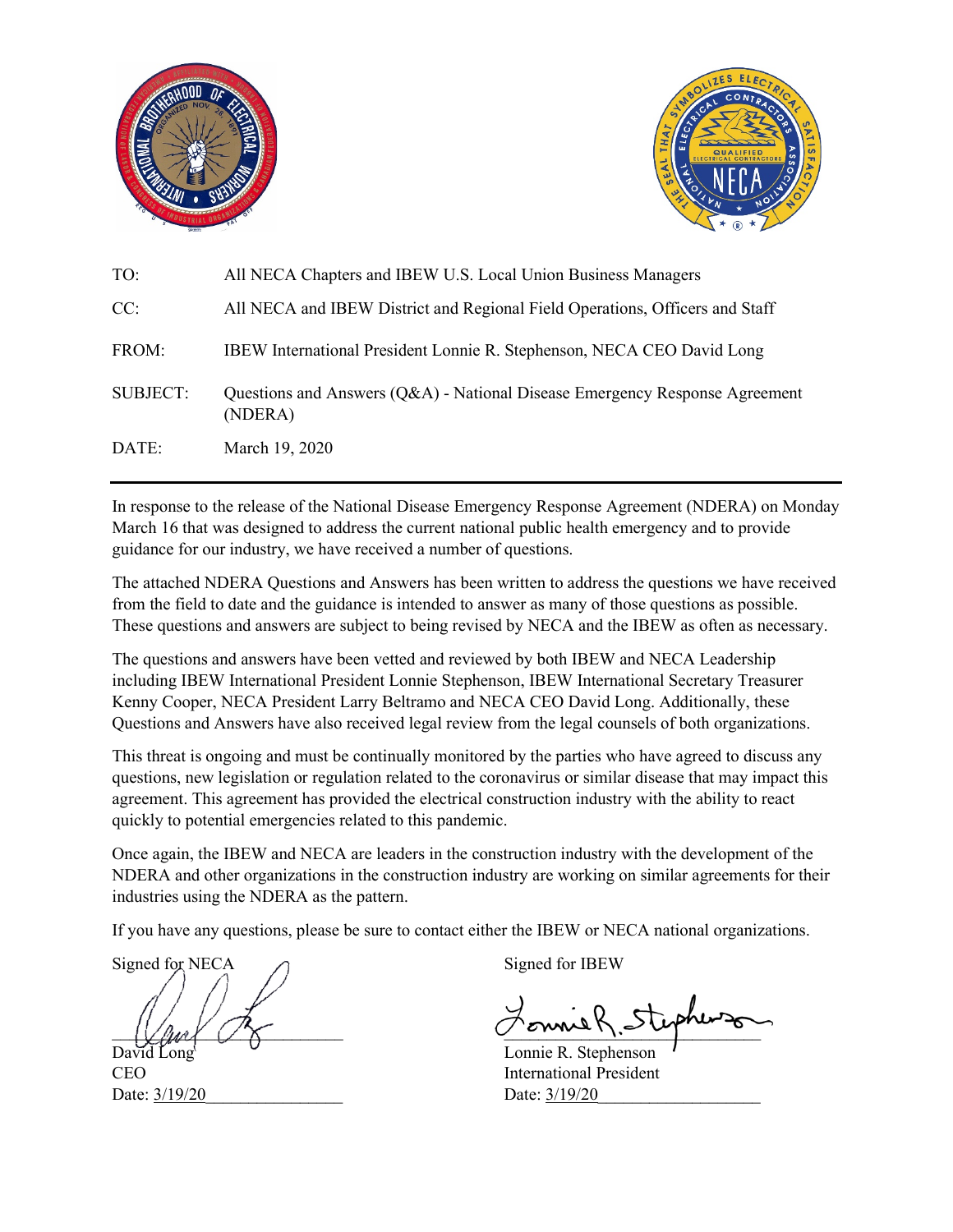# **JOINT NECA/IBEW NDERA Q&A (3.19.2020)**

*The intent of the National Disease Emergency Response Agreement ("NDERA") is to address the current public health emergency and provide guidance on safety and referral issues in a fair manner. Several questions have arisen at a local level, and this guidance is intended to answer as many as possible. This guidance is subject to being revised by NECA and the IBEW as often as necessary.* 

*IMPORTANT: Unless they have adopted their own agreement at the local level, Local Unions must post the NDERA and these Q&As on their website; if possible, in their referral halls; and should, if possible, email them to their members. If a Local Union and Chapter have adopted their own coronavirus agreement instead of the NDERA, then that locally negotiated agreement must be distributed and posted by the Local Union as set forth in this paragraph.* 

# **1. Does the NDERA supersede any local recall/furlough language that provides a right of recall than would be available under the NDERA?**

Yes, unless the recall/furlough language provides a longer right of recall, in which case the longer right of recall would remain in place.

## **2. If employees who lose their jobs due to coronavirus sign the out-of-work list, can they still be recalled by the contractor they were working for before losing employment?**

Yes. The NDERA allows those who (i) are laid off due to a coronavirus shutdown, (ii) were absent due to being quarantined, or (iii) refused to be present at the jobsite out of a genuine belief that being present would place them in imminent danger of contracting coronavirus, to return to their original positions with their employer upon the resumption of work on the jobsite, and/or their ability to return, without the need of the referral process, and irrespective of whether such employees have signed their local union's out-of-work list. Nothing in the NDERA prohibits an employee from signing the out-of-work list.

#### **3. To what jobs does this Agreement apply?**

All jobs covered by an agreement between any chapter of NECA and any local union of the IBEW. This includes any agreements with signatory employers not normally considered construction agreements such as Trade Show Agreements, Test Site Agreements, etc., and to National Agreements that adopt local referral practices.

# **4. If employees lose their job due to coronavirus, sign the out-of-work list and obtain a regular "long-term" referral, may they still be recalled by contractor for which they were working before losing their job due to coronavirus?**

No. However, if employees only take a short-term call, then they may still be recalled by the contractor for which they were working before losing their job due to coronavirus. For purposes of this NDERA, a short-term call shall be as defined in the applicable Local Agreement or in the Local's referral procedures. If a Local does not have an Agreement or referral procedure defining the length of a short-term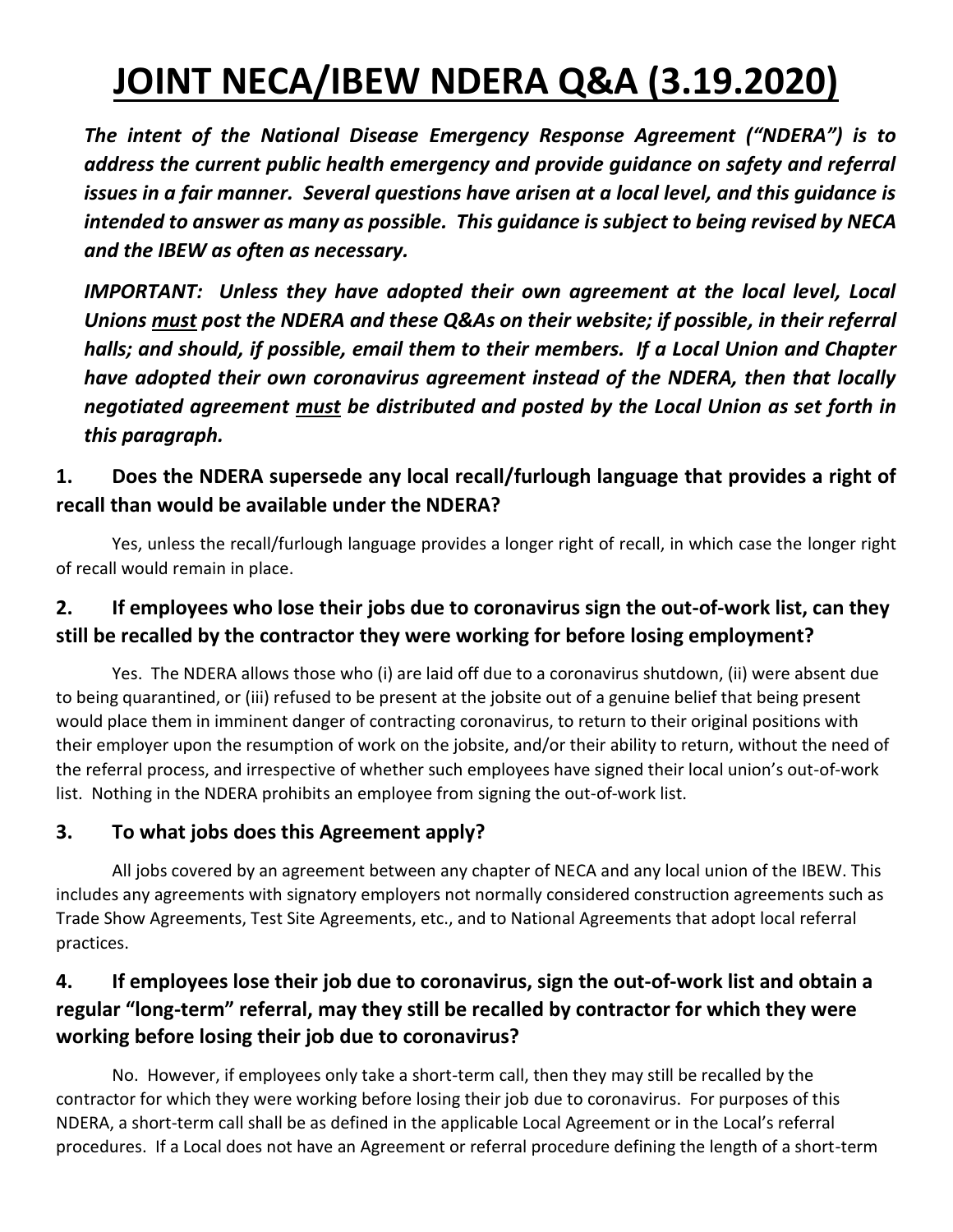call, then for such Locals for purposes of this NDERA only, a short-call shall mean a call of 14 calendar days or less.

# **5. Does the NDERA prohibit a Local and a Chapter from entering into their own agreement that addresses the impact of coronavirus and provides for different terms?**

No. While the intent of the NDERA is to address the issues surrounding coronavirus, NECA and the IBEW recognize there may be unique circumstances in a local area. This is the purpose of the exclusion for locally negotiated agreements or MOUs in the NDERA. If the local parties mutually choose to bargain their own agreement on the impact of coronavirus, it must deal specifically with coronavirus, be reduced to writing, and signed by both parties. There shall be no requirement on any Local Union or Chapter to bargain their own agreement on coronavirus.

# **6. If a Local and a Chapter do not enter into their own agreement addressing the impact of coronavirus, does the NDERA apply to the construction agreements between that Local and Chapter?**

Yes. As the NDERA states: "*This Agreement (NDERA) shall supersede any conflicting provisions in a construction agreement between any chapter of NECA and any local union of the IBEW, except that it shall not supersede any locally negotiated MOU or agreement between a chapter of NECA and an IBEW local union addressing the impact of coronavirus.*"

## **7. If a worker is sent home due to suspected coronavirus contraction, who must the contractor inform and how timely?**

The employer should follow all guidance and protocols provided by the appropriate federal agencies if there is a suspected case of coronavirus on their jobsite. The NDERA contains links to resources for the employer's reference.

#### **8. Is there a maximum length for a furlough?**

- a. For employees observing the CDC recommended quarantine period due to exposure to coronavirus or similar disease, the furlough should end when the employee has completed the recommended quarantine period and provided a doctor's release to return to work.
- b. For employees who have been restricted or denied access to a jobsite due to coronavirus, the furlough shall end when the jobsite reopens.
- c. All furloughs pursuant to the NDERA will end when the Parties terminate the NDERA.

#### **9. When will employees be permitted to return to work when a jobsite reopens?**

Employees will be permitted to return to work if/when their original position is available as determined by the employer. Everyone who was furloughed and still meets the eligibility requirements for recall, however, shall be offered recall before an employer may seek employees for that project through referral.

# **10. What are the responsibilities of the employees if they have or suspect a coronavirus related illness?**